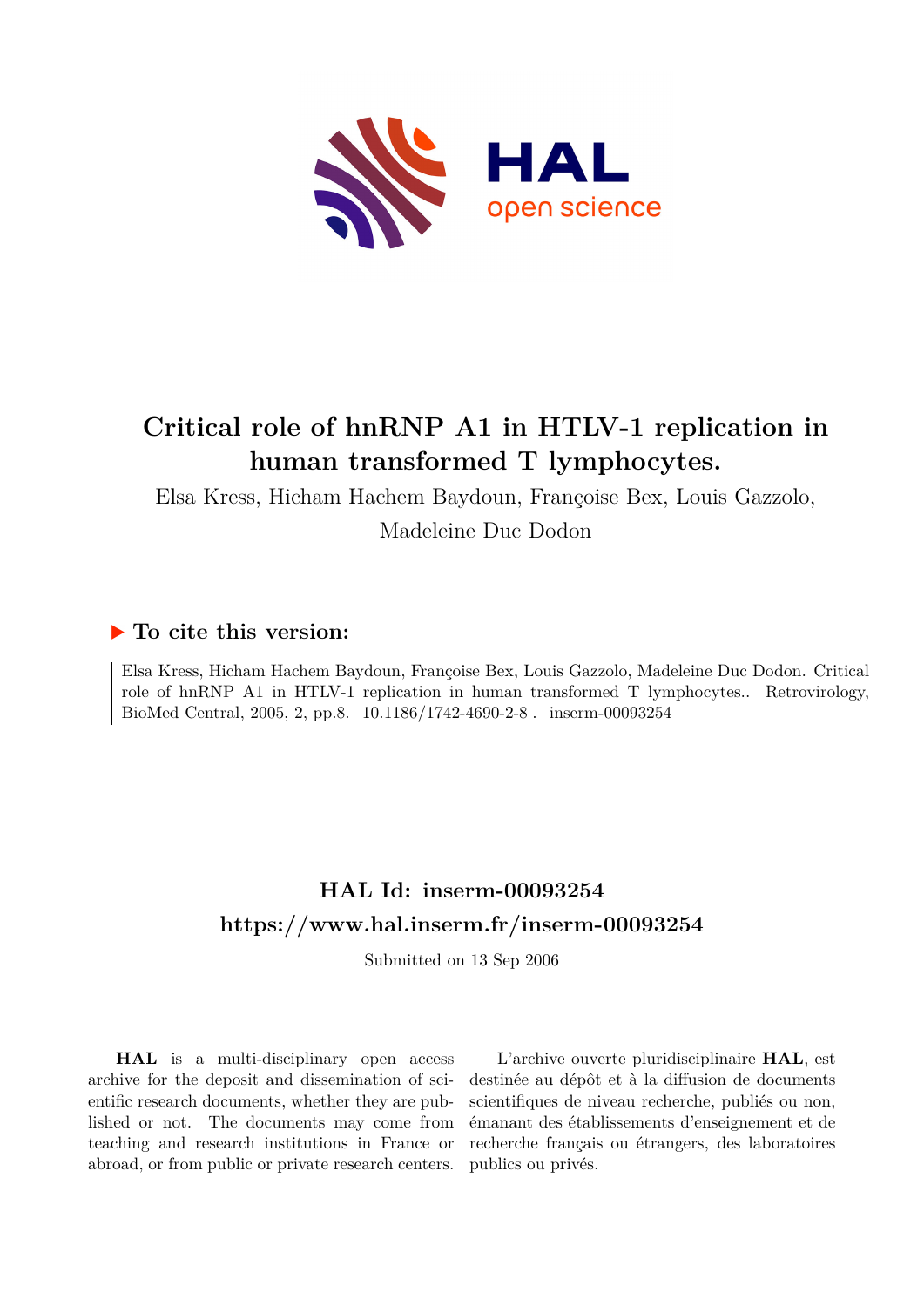## Research [Open Access](http://www.biomedcentral.com/info/about/charter/)

# **Critical role of hnRNP A1 in HTLV-1 replication in human transformed T lymphocytes**

Elsa Kress<sup>1</sup>, Hicham Hachem Baydoun<sup>2</sup>, Françoise Bex<sup>2</sup>, Louis Gazzolo<sup>1</sup> and Madeleine Duc Dodon\*<sup>1</sup>

Address: <sup>1</sup>Virologie Humaine INSERM-U412, Ecole Normale Supérieure de Lyon, IFR 128 Biosciences Lyon-Gerland, 46 allée d'ltalie 69364 Lyon Cedex 07, France and <sup>2</sup>Laboratory of Microbiology, University of Brussels, 1 Avenue E. Gryson, 1070 Brussels, Belgium

Email: Elsa Kress - ekress@ens-lyon.fr; Hicham Hachem Baydoun - hmahmoud@ulb.ac.be; Françoise Bex - fbex@ulb.ac.be; Louis Gazzolo - louis.gazzolo@ens-lyon.fr; Madeleine Duc Dodon\* - Madeleine.duc.dodon@ens-lyon.fr

\* Corresponding author

Published: 09 February 2005

*Retrovirology* 2005, **2**:8 doi:10.1186/1742-4690-2-8

[This article is available from: http://www.retrovirology.com/content/2/1/8](http://www.retrovirology.com/content/2/1/8)

© 2005 Kress et al; licensee BioMed Central Ltd.

This is an Open Access article distributed under the terms of the Creative Commons Attribution License [\(http://creativecommons.org/licenses/by/2.0\)](http://creativecommons.org/licenses/by/2.0), which permits unrestricted use, distribution, and reproduction in any medium, provided the original work is properly cited.

Received: 01 October 2004 Accepted: 09 February 2005

#### **Abstract**

**Background:** In this study, we have examined the role of heterogeneous nuclear ribonucleoprotein A1 (hnRNP A1) in viral gene expression in T lymphocytes transformed by HTLV-1.

**Results:** We have previously observed that hnRNP A1 (A1) down-modulates the post transcriptional activity of Rex protein of HTLV-1. Here, we tested whether the ectopic expression of a dominant negative mutant (NLS-A1-HA) defective in shuttling activity or knockdown of the *hnRNPA1* gene using RNA interference could inhibit Rex-mediated export of viral mRNAs in HTLV-1 producing C91PL T-cells. We show that the expression of NLS-A1-HA does not modify the export of Rex-dependent viral mRNAs. Conversely, inhibiting A1 expression in C91PL cells by RNA interference provoked an increase in the Rex-dependent export of unspliced and singly spliced mRNAs. Surprisingly, we also observed a significant increase in proviral transcription and an accumulation of unspliced mRNAs, suggesting that the splicing process was affected. Finally, A1 knockdown in C91PL cells increased viral production by these cells. Thus, hnRNP A1 is implicated in the modulation of the level of HTLV-1 gene expression in T cells transformed by this human retrovirus.

**Conclusions:** These observations provide an insight into a new cellular control of HTLV-1 replication and suggest that hnRNP A1 is likely part of the regulatory mechanisms of the life cycle of this human retrovirus in T cells.

#### **Background**

The human T cell leukemia/lymphotropic virus type 1 is the etiologic agent of adult T cell leukemia (ATL), an aggressive and fatal leukemia of CD4+ T lymphocytes [1,2] and is also associated with a neurological demyelinating disease, tropical spastic paraparesis (TSP) or HTLV- I associated myelopathy (HAM)[3]. Infection by HTLV-1 transforms T cells in vitro and in vivo, a process that has been associated with upregulation of specific cellular genes involved in T cell activation and proliferation during the course of viral infection [4-6]. The completion of the replication cycle of HTLV-1 leading to the production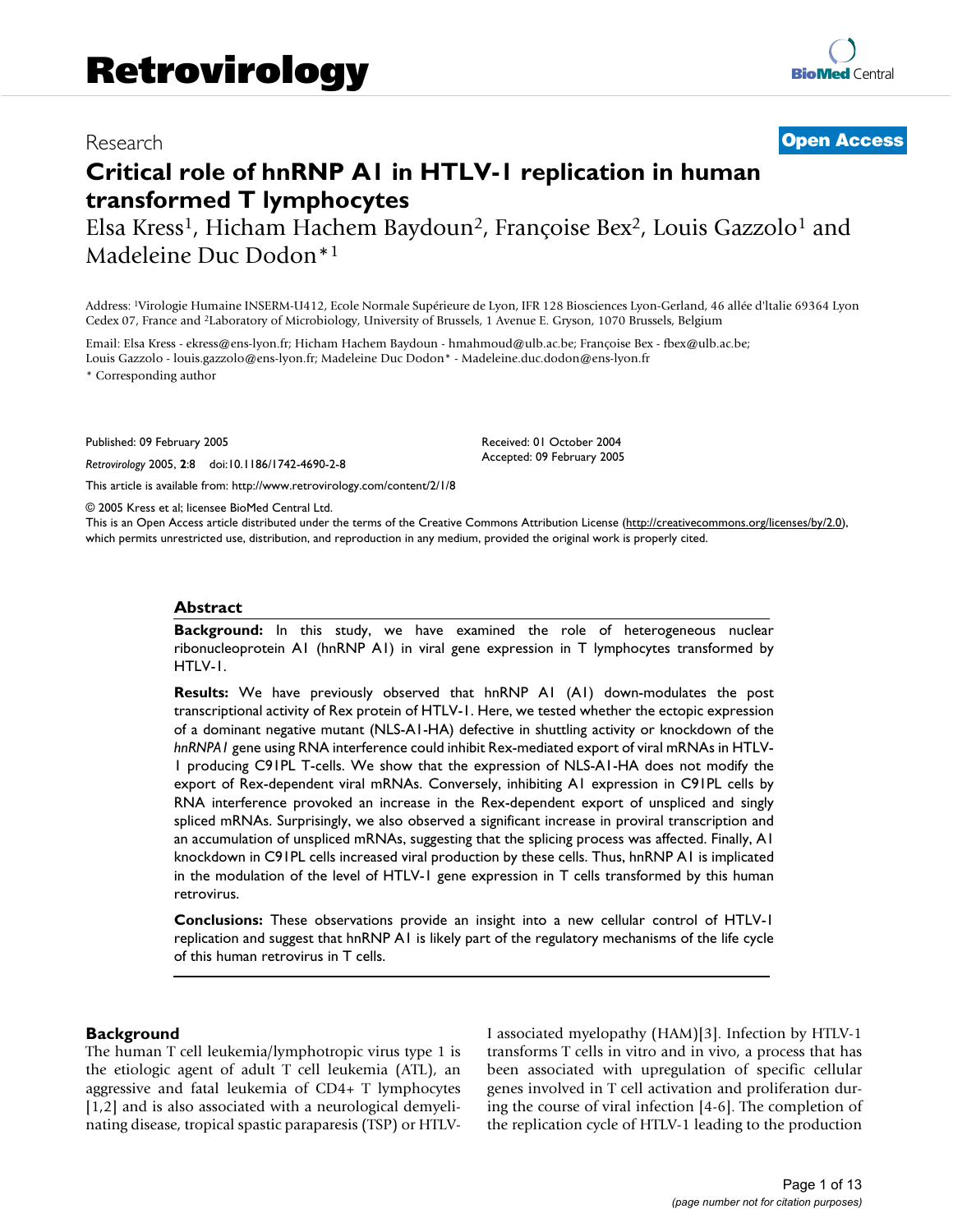of new particles is dependent on two non-structural HTLV-1 encoded regulatory proteins, Tax and Rex, which act at the transcriptional and post-transcriptional levels, respectively [7,8]. The 40-kDa Tax protein trans-activates transcription of the provirus, through its interaction with cellular transcription factors and with Tax response elements present in the 5' long terminal repeat (LTR). The post-transcriptional activity of the 27-kDa Rex protein, an RNA-binding protein, is mediated by its interaction with the Rex response element (XRE) located on the U3/R region of the 3'LTR present on all viral transcripts [9]. When expressed at a critical threshold, Rex is able to direct the cytoplasmic expression of unspliced *gag-pol* and singly-spliced *env* mRNAs, at the expense of the multiplyspiced *tax/rex* mRNA [10,11]. We have recently reported that heterogeneous nuclear ribonucleoprotein A1 (hnRNP A1) interferes with the binding of Rex to the XRE, thus leading to a functional impairment of this viral protein [12].

The ubiquitously expressed hnRNP A1 is an abundant nuclear protein that participates in RNA processing, alternative splicing and chromosome maintenance as well as in the nucleocytoplasmic transport of mRNAs [13-18]. This protein contains two RNA-binding domains and a glycine-rich domain implicated in protein-protein interactions. Predominantly located in the nucleus, this cellular protein has the ability to shuttle continuously between the nucleus and the cytoplasm [19-21]. The signal that mediates both nuclear import and export has been identified as a 38-aa sequence, termed M9, located at the C-terminus of hnRNP A1, and is involved in the nucleocytoplasmic trafficking of mRNAs [22].

As indicated above, we have provided evidence that hnRNP A1 impairs the post-transcriptional regulation of HTLV-1 gene expression, by interfering with the binding of Rex to the XRE [12]. In the present study, we first demonstrate that the mutation of a putative binding site of hnRNP A1 to the XRE leads to an increase of the post-transcriptional activity of Rex. Next, to further address the effect that hnRNP A1 might exert on viral replication in vivo, we elected to investigate its implication in HTLV-1 producing T cells. Two experimental approaches were implemented: impairment of the functional activity of the endogenous hnRNP A1 by ectopic expression of a dominant negative mutant and knockdown of the hnRNPAl gene expression using RNA interference (siRNA). We report that inhibition of hnRNP A1 expression and functionality were achieved, leading to an increase of viral transcription together with an increase of cytoplasmic expression of viral mRNAs and of viral production. These observations by providing insight into a new cellular control of HTLV-I replication, suggest that hnRNP A1 is likely part of the regulatory mechanisms of the life cycle of this human retrovirus.

## **Results**

A putative hnRNP A1 binding site has been identified, close to the minimal Rex binding site in the stem-loop D of the XRE (Fig [1](#page-3-0)A). To further evaluate the role of this binding site in the impairment of the functional activity of Rex, two punctual mutations were performed in the CMV/ XRE vector containing the indicator *luc* gene (Fig [1B](#page-3-0)). These mutations modify the UAGGUA sequence into CCGGUA, and the UACCUA sequence into UACCGG, respectively, thus generating the CMV/mutXRE vector. Either vector (CMV/XRE and CMV/mutXRE), or the control vector (CMV 128, containing only the *luc* gene) were then transiently transfected in Jurkat cells in the absence or in the presence of a Rex-expressing plasmid. It was observed that, in presence of Rex, *luc* expression in cells transfected with the CMV/mutXRE vector was more than 3-fold higher than that in cells transfected with the CMV/ XRE vector (Fig [1C](#page-3-0)). These results indicate that the putative hnRNPAl binding site close to the Rex binding site on the SLD sequence in the XRE is directly or indirectly implicated in down-modulating the post-transcriptional activity of Rex. Since the mutations affect a putative binding site for hnRNP A1, these results suggest that hnRNP A1 might be the effector of this down-regulation. To further delineate how this cellular protein perturbs the life cycle of HTLV-1, we elected to investigate its implication in HTLV-1 producing T cells. Two experimental approaches were implemented: impairment of the endogenous hnRNP A1 by ectopic expression of a dominant negative mutant (NLS-A1-HA) defective in shuttling activity and knockdown of the hnRNP A1 gene using RNA interference (RNAi).

## *A nucleus-localized shuttling-deficient hnRNP A1 mutant does not affect the post-transcriptional activity of Rex*

The NLS-A1-HA construct contains the bipartite-basic type NLS of hnRNP K fused in frame with the N-terminus of an HA-tagged hnRNP A1 mutant, which lacked both nuclear import and export activities and inhibits hnRNP A1-dependent mRNA export when microinjected into nuclei of *Xenopus laevis* oocytes [22,23]. This hnRNP A1 mutant which retains the hnRNP A1 nuclear localization, lacks nuclear export activity [24]. As such, the nucleuslocalized NLS-A1-HA has the potential to compete with wild-type hnRNP A1 for binding to mRNAs, and for its nuclear export. A retroviral vector LXSP-NLS-A1-HA was used to ectopically express this dominant negative mutant in the HTLV-1 transformed C91PL T cells. In these cells, Rex governs the cytoplasmic accumulation of unspliced (*gag/pol*) and singly-spliced (*env*) mRNAs. After a few days of culture in presence of puromycin, immunostaining of the resistant population revealed that about 30% of the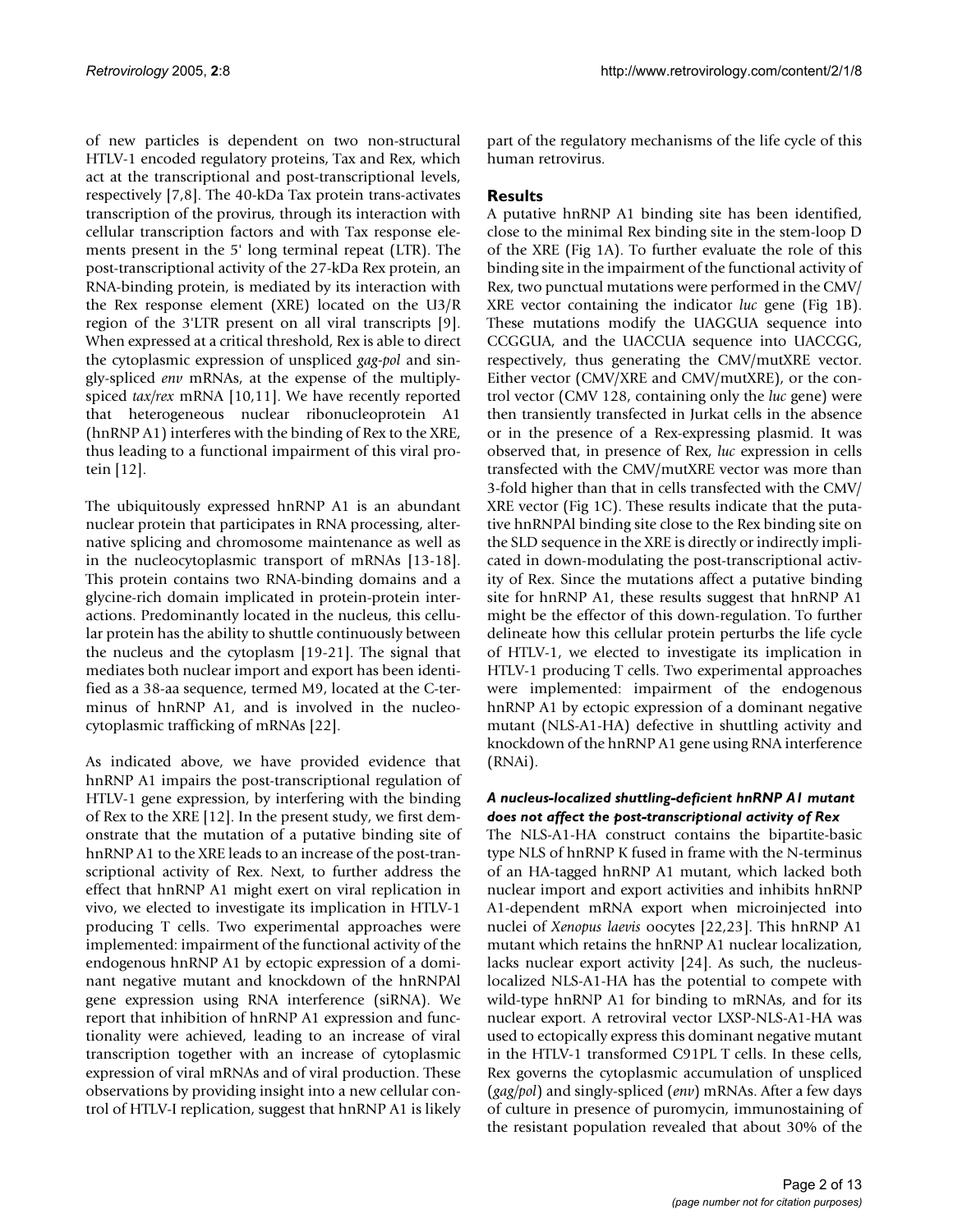<span id="page-3-0"></span>

**Functional characterization of HTLV-1 mutated XRE sequence**. (A) Schematic representation of the HTLV-1 XRE. On the left, the XRE corresponds to U3 and R sequences within the HTLV-1 long terminal repeat, and consists of four stemloops. On the right, the predicted secondary structure of the stem-loopD (SLD) with the minimal Rex binding site and the mutations introduced within the putative hnRNP A1 binding site are indicated. (B) Schematic view of the reporter plasmid CMV/XRE. (C) Effect of mutations within the XRE sequence on the Rex trans-activation capacity. Jurkat cells were transfected with 1 µg of the indicated reporter plasmid in the presence or not of Rex expression plasmid (200 ng) and the constitutive internal control tk-renilla luciferase vector (10 ng). Data are expressed as normalized luciferase activity and the error bars represent the standard deviations from three independent experiments.

cells were displaying HA labelling (Fig. 2). Dual immunostaining indicated that both endogenous hnRNP A1 (anti-hnRNP A1, red) and ectopically expressed NLS-A1- HA (anti-HA, green) displayed a nuclear diffuse staining excluding the nucleoli.

We next investigated whether overexpression of this defective hnRNP A1 mutant was interfering with the expression of viral mRNAs. Quantification of the nuclear and the cytoplasmic levels of unspliced *gag/pol*, singly spliced *env* and doubly spliced *tax/rex* mRNAs was performed by RQ-PCR involving pair of primers specific of each viral mRNA (Fig. 3A). The comparative analysis of the viral mRNAs expression pattern between the control (LXSP) and NLS-A1-HA cells revealed a small increase of unspliced *gag/pol* and of doubly spliced *tax/rex* mRNAS in the latter, whereas no modification was observed for the singly spliced *env* mRNAs (Fig. 3B). The ratio of nuclear to total RNA and that of cytoplasmic to total RNA allowed to calculate a nuclear export rate (NER). Whereas the cytoplasmic expression of *tax/rex* mRNAs was slightly enhanced in cells expressing the NLS-A1-HA mutant, the NER of the unspliced and singly spliced mRNAs was not affected (Fig 3C). As the cytoplasmic expression of these mRNAs is Rex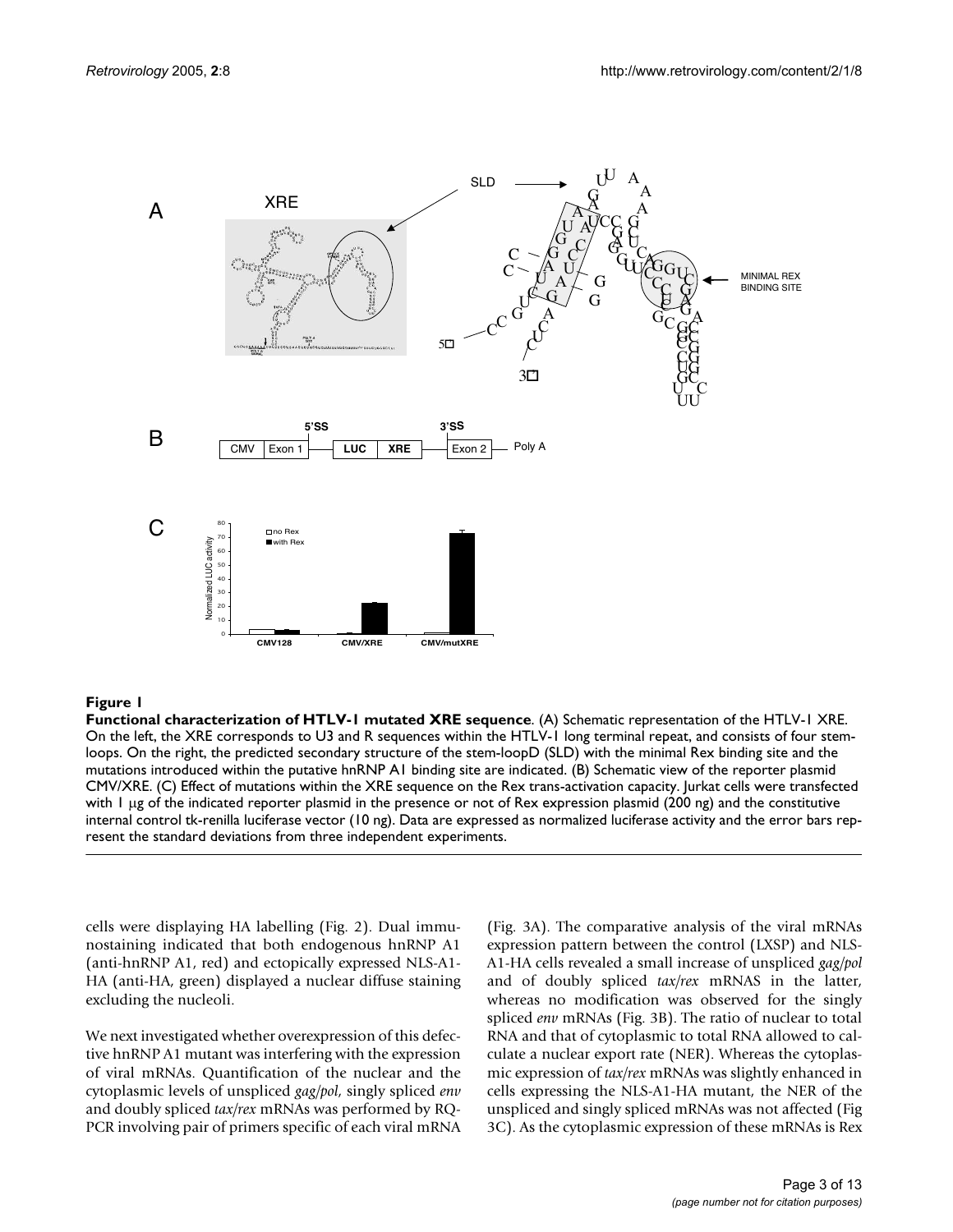



#### Expression of a dominant negative mutant of **Figure 2** hnRNP A1 in HTLV-1 producing C91PL cells

**Expression of a dominant negative mutant of hnRNP A1 in HTLV-1 producing C91PL cells**. Confocal microscopy of untransduced (a) or NLS-A1-HA transduced (b)-C91PL cells after dual immunofluorescence staining with anti-HA (green) and anti-hnRNP A1 (red) antibodies; the right panels show the overlay of the green and red staining;

dependent, these results indicate that the ectopic expression of the NLS-A1-HA mutant in C91 PL cells does not interfere with the functionality of Rex. However and surprisingly, a more than 4-fold increase of the p19*gag* amount in the supernatant medium of NLS-A1-HA-transduced cells (2786  $\pm$  154 pg/ml) was observed, when compared to the respective control cells (678  $\pm$  104 pg/ml). Taken together, these results indicate that the impairment of the hnRNP A1 functionality might favour the translation of cytoplasmic viral mRNAs.

#### *Efficient inhibition of hnRNP A1 by retrovirus-delivered siRNAs*

We next evaluated whether HTLV-1 replication is modulated by RNA interference with hnRNP A1 gene expression. To that aim, two oligonucleotides encoding siRNA directed against hnRNP A1, one targeting an RNA sequence located on the 5' end (34-nt after the translation start site), and the other an RNA sequence close to the 3'end (548-nt after translation start site) were each inserted in the pRS retroviral vector [25], as indicated in Materials and Methods. Both pRS-siRNA+34 and PRSsiRNA+548 vectors, as well as the pRS empty vector were used to produce recombinant retroviral particles used to transduce Jurkat T cells at a multiplicity of infection (m.o.i.) of 5. After four days of puromycin selection to eliminate nontransduced cells, the siRNA mediateddepletion of hnRNP A1 mRNAs was measured by quantitative RT-PCR. While targeting the 5'end (+34) was found inefficient, targeting the 3'end (+548) reduced the level of hnRNP A1 transcripts to 10% of those detected in untransduced Jurkat cells or in Jurkat cells transduced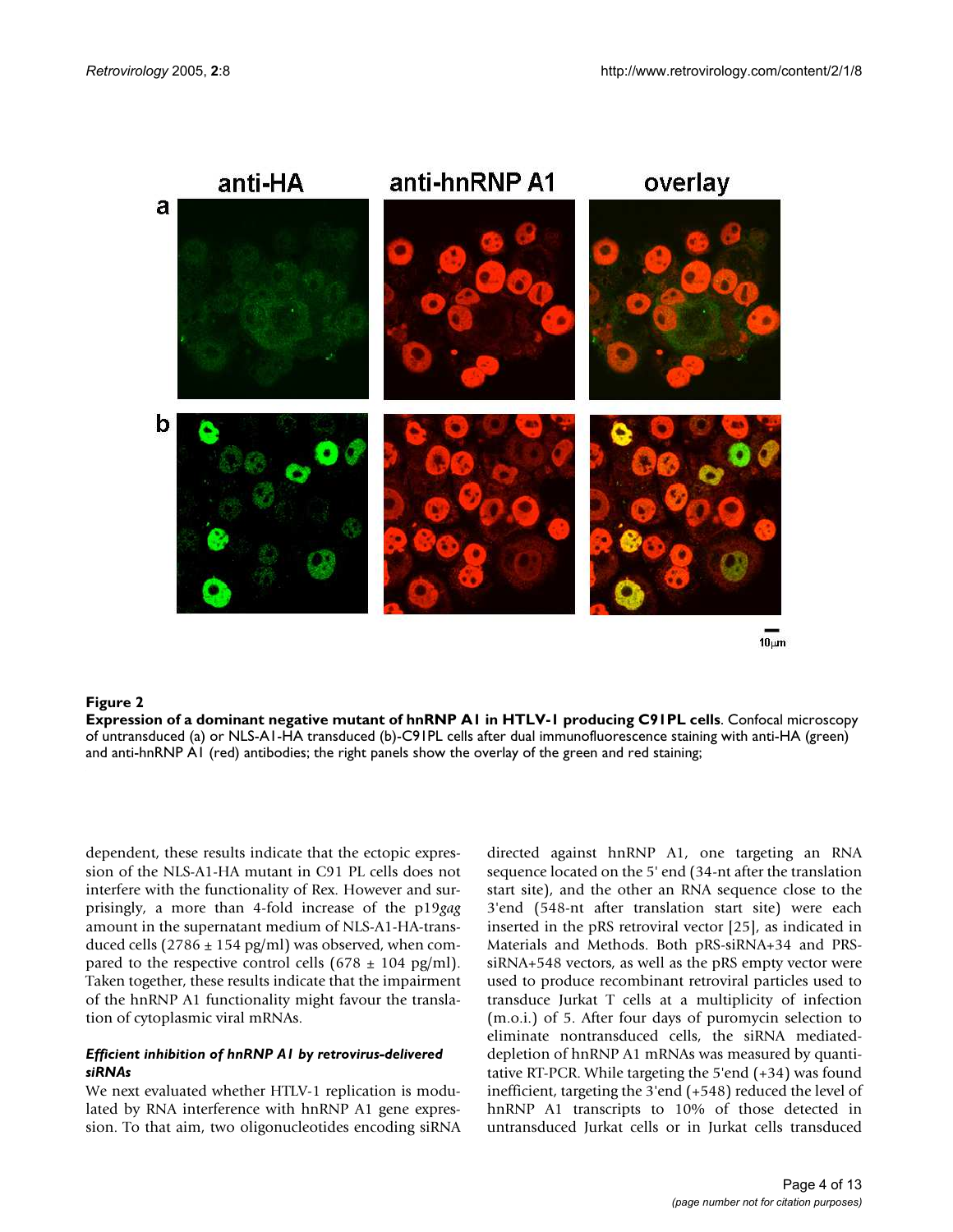

## Effect of ectopic expression of a **Figure 3** dominant negative mutant of hnRNP A1 in HTLV-1 producing C91PL cells

**Effect of ectopic expression of a dominant negative mutant of hnRNP A1 in HTLV-1 producing C91PL cells**. (A) Primer location on HTLV-1 mRNA; (B) Analysis of the nucleo-cytoplasmic distribution of viral gene expression in NLS-A1- and LXSP- transduced cells. Four days after transduction, mRNAs were extracted from the nuclear and cytoplasmic compartments of each cell type and levels of unspliced (*gag/pol*), singly spliced (*env*) and doubly spliced (*tax/rex*) mRNAs were reverse transcribed and quantified by real-time quantitative PCR (RQ-PCR), by using specific primers. Results are expressed as the amount of nuclear (grey bar) and cytoplasmic (black bar) indicated mRNA relative to β-actin. (C) Evaluation of the nuclear export rate (NER) of Rex-dependent (*gag/pol* plus *env*) mRNA and of Rex-independent (*tax/rex*) mRNA in NLS-A1- or LXSP- transduced C91PL cells. Numbers are the ratio between cytoplasmic (C) to total (T) RNA and nuclear (N) to total RNA.

with empty (pRS) retroviral particles (Fig. 4A). Importantly, the siRNA-mediated reduction in A1 levels did not provoke cell death. Immunoblotting analysis of the PRSsiRNA +548 cells showed a strong reduction of the hnRNP A1 protein level, when compared to that in the pRSsiRNA+34 cells and in control cells (Fig 4B). Furthermore, the levels of the splicing factor ASF/SF2 were not modified in these cells. These data indicate that expression of hnRNP A1 is specifically repressed in the pRS-siRNA+548 transduced Jurkat cells.

#### *hnRNP A1 depletion in HTLV-1-producing T lymphocytes altered the transcriptional profile and increased the posttranscriptional activity of Rex*

The above described retroviral vector system was used to mediate the *in situ* synthesis of siRNAs and to suppress specifically *hnRNP A1* gene expression in C91PL cells. Retroviruses produced from pRS-siRNA+548 and from the pRS empty vector were used to transduce these cells with a m.o.i. of 5. Four days after transduction, hnRNP A1 depletion was assessed by quantitative PCR analysis of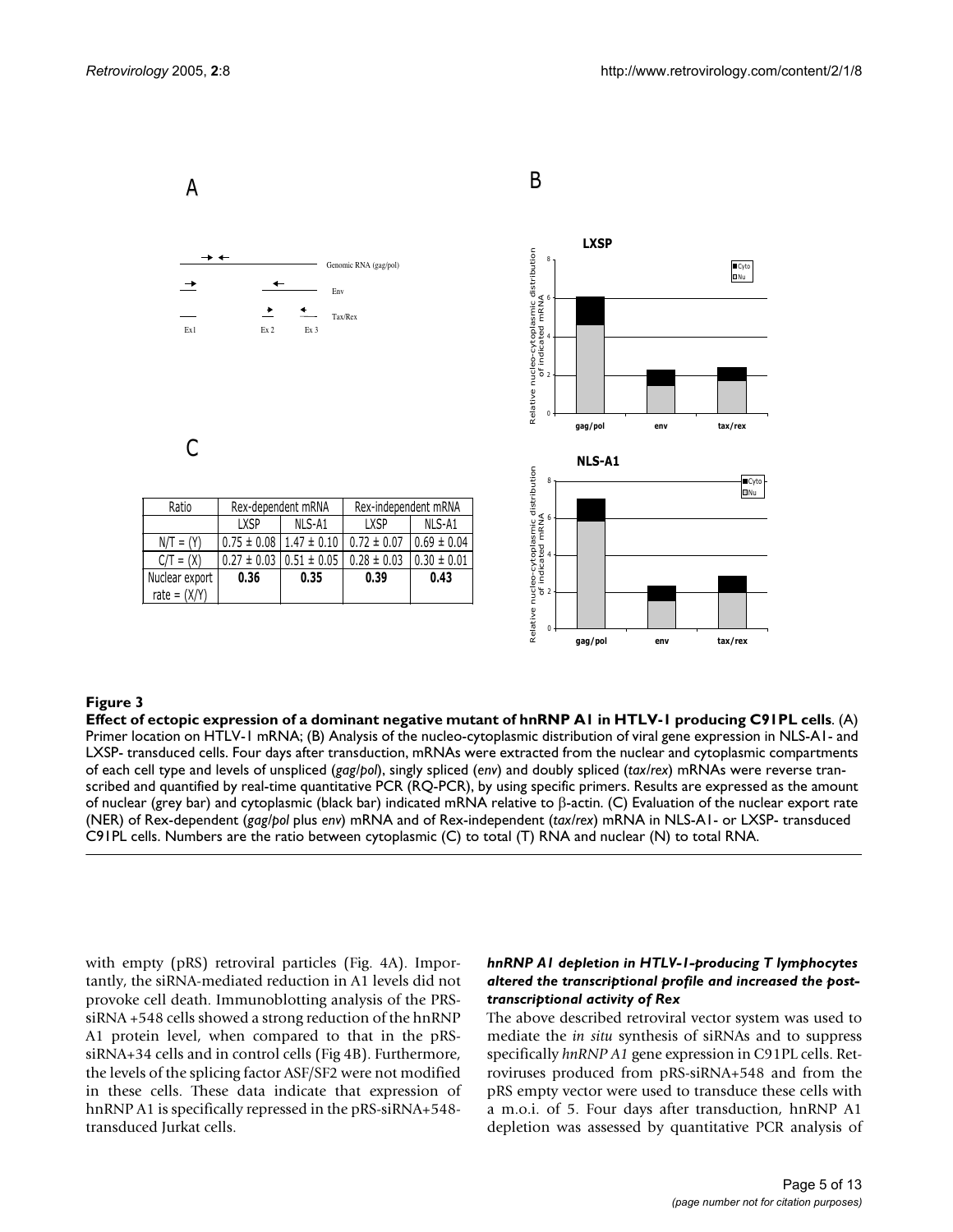

**RNAi-mediated reduction of hnRNP A1 expression in Jurkat cells**. (A) hnRNP A1 mRNA levels in cells transduced with the indicated retroviruses were determined by RQ-PCR. Levels in knockdown cells are given as percent mRNA reduction relative to the level in control cells transduced with empty pRS virus. Standard deviations are from at least three determinations performed in duplicate. (B) Equal amounts of protein from either nontransduced (lane1) or transduced with the indicated virus (lanes 2 to 4) were analyzed by immunoblotting. Actin and ASF/SF2 were used as control. Note that hnRNP A1 was sig-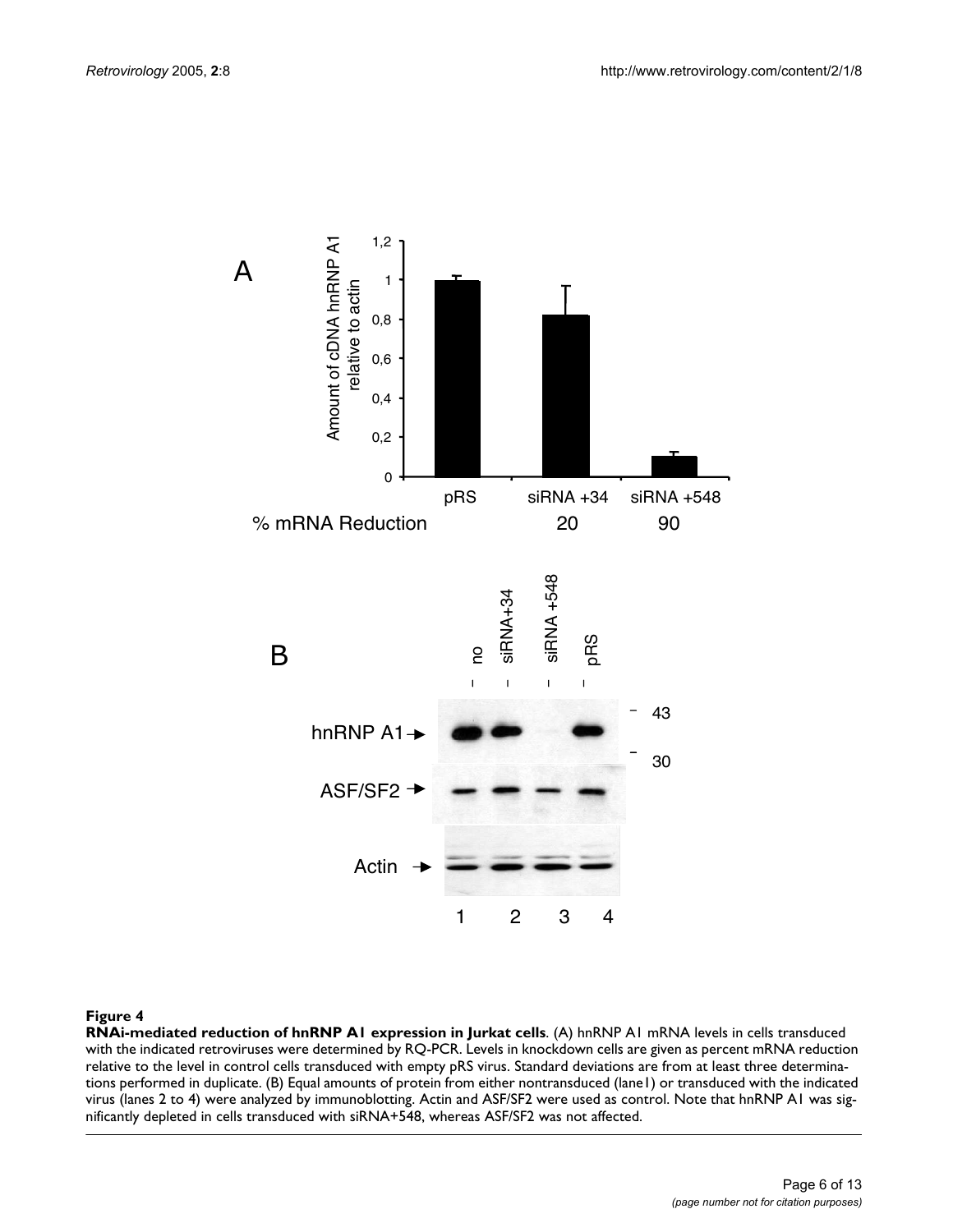

**Analysis of hnRNP A1 depletion in HTLV-1 producing C91PL cells**. (A) Analysis of hnRNP A1 mRNA levels in cells transduced with the indicated retroviruses. Four days after transduction, cytoplasmic RNA were extracted, reverse transcribed with oligo-dT, and levels of hnRNP A1 mRNA were determined by RQ-PCR. (B) Expression of hnRNP A1, Rex and hnRNP C1/C2 was monitored by immunoblotting of total protein extract from C91PL cells transduced with the indicated virus. Equivalent protein loading was confirmed by immunoblotting with an anti-actin antibody. (C) Detection of hnRNP A1 and p19*gag* expression in C91PL cells transduced with the indicated virus. Dot plots showing both hnRNP A1 and HTLV-1 gag expressions in one representative experiment. The percentage of cells in each quadrant is indicated.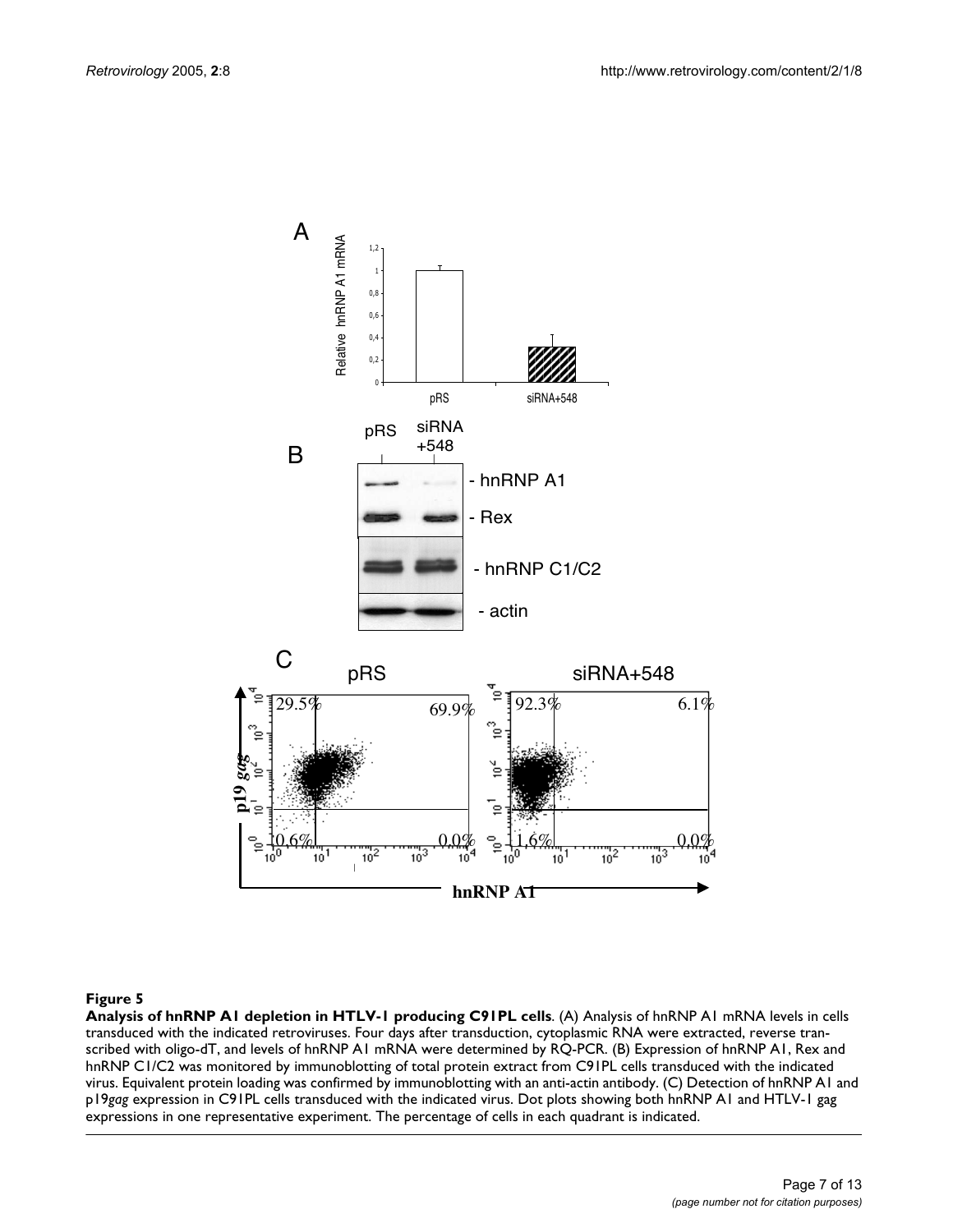cytoplasmic mRNAs. In siRNA-transduced C91PL cells, that transcript represented 32% of that in control pRS transduced cells (Fig. 5A). Interestingly, a western blot analysis of cell lysates further showed that hnRNP A1 was barely detected in siRNA-transduced C91 PL cells, whereas the levels of Rex, or of hnRNP C1/C2 or of actin were found unchanged (Fig. 5B). Furthermore, a flow cytometry analysis of siRNA-transduced C91PL cells reveals that hnRNP A1 was detected in 6.1% of these cells, whereas it was detected in about 70% of the control cells (Fig. 5C).

We next investigated whether the decrease in hnRNP A1 expression in C91PL cells was interfering with the expression of viral mRNAs. Real-time quantitative PCR assays were performed to quantify viral mRNAs by using the same primer pairs described above. Results (from two different transduction experiments) assessing the amount of total viral mRNAs (Fig [6](#page-9-0)A) revealed that suppression of hnRNP A1 in siRNA-transduced C91PL cells was leading to a significant increase of viral transcription (1.7 to 1.8 fold), when compared to PRS control cells. Then, the analysis of the relative nuclear and cytoplasmic levels of unspliced *gag/pol*, singly spliced *env* and doubly spliced *tax/rex* mRNAs indicated that the expression of unspliced gag/pol mRNA was 2 and 3-fold enhanced respectively in the nucleus and cytoplasm of siRNA-transduced C91PL cells, whereas the expression and the distribution of spliced env mRNAs were not significantly altered (Fig. [6B](#page-9-0)). A slight increase of the doubly-spliced *tax/rex* mRNAs was observed in both compartments.

These results suggest that inhibition of hnRNP A1 in C91PL cells mainly correlates with a defect in the splicing of genomic mRNAs. The NER of the unspliced and singly spliced mRNAs was significantly higher in siRNA-treated cells than in control cells, whereas the cytoplasmic expression of tax/rex mRNAs, which is Rex-independent was not modified (Fig. [6](#page-9-0)C). As the nucleo-cytoplasmic transport of the former is Rex-dependent, these observations propose that the depletion of hnRNPAl correlates with an increase of Rex activity. Finally, whereas a flow cytometry analysis indicated a similar percentage of p19*gag* producing cells in siRNA-transduced C91PL cells and in control cells, the quantification of 19*gag* in the supernatant medium of siRNA-transduced cells revealed a 1.5-fold increase of the p19*gag* amount (1017 ± 26 pg/ ml), compared to that in control cells  $(678 \pm 104 \text{ pg/ml})$ .

Collectively, these data support that the hnRNP A1 depletion in HTLV-1-producing T cells increases viral transcription, is correlated with a defect in the splicing process at the level of the *gag/pol* transcript and increases the posttranscriptional activity of Rex leading to an increase of viral production.

## **Discussion**

The ubiquitously expressed hnRNP A1, an RNA-binding protein, is a nucleocytoplasmic shuttling hnRNP that accompanies eukaryotic mRNAs from the active site of transcription to that of translation. As such, hnRNP A1 is involved in a variety of important cellular functions, including RNA splicing, transport, turnover and translation. We have previously shown that hnRNP A1 decreases the post-transcriptional activity of the Rex protein of HTLV-1, by interfering with the binding of the viral protein on its response element, present on the 3' LTR of all viral RNAs. Here we first report that the mutation of a putative binding site of hnRNP A1 in the XRE enhances the functional activity of Rex. This observation obtained through transient transfection experiments, confirms that A1 proteins could antagonize the post-transcriptional activity of Rex, by a competitive mechanism.

We have next investigated the role of hnRNP A1 in HTLV-1 transformed C91PL cells, which produce HTLV-1 virions. These express the three differentially spliced (the unspliced *gag/pol*, the singly spliced *env* and the doubly spliced *tax/rex*) mRNAs, which encode the structural and regulatory proteins. The *gag/pol* and *env* mRNAs are dependent on Rex for their cytoplasmic expression. To determine whether hnRNP A1 interferes with viral replication, we first examined the effect of the ectopic expression of an hnRNP A1 mutant (NLS-A1-HA) defective in nuclear export activity. This mutant was previously used to assess the potential role of hnRNP A1 in nucleocytoplasmic shuttling activity in normal and leukemic myelopoiesis. Interestingly it was found that the ectopic expression of this dominant negative form of hnRNP A1 resulted in the downmodulation of the nucleocytoplasmic trafficking of cellular mRNAs that encode proteins affecting the phenotype of normal and transformed myeloid progenitors [24]. In the present study, we showed that NLS-A1-HA-C91PL cells expressed a higher level of total viral transcripts than that observed in control cells, suggesting that the ectopic expression of this hnRNP A1 mutant correlated with an increased proviral transcription and/or stability of the viral RNA.

Furthermore, no modification of the nuclear export rate was observed in the NLS-A1-HA-transduced C91PL cells, indicating that the activity of Rex was not impaired. Finally, as both endogenous hnRNP A1 and the NLS-A1- HA mutant, which are nucleus-localized and consequently able to access the XRE did not decrease the Rexdependent nucleo-cytoplasmic expression of the viral mRNAs, we should therefore speculate that the simultaneous presence of both types of A1 forbids them to bind the XRE with maximal efficiency. Interestingly, the increase of p19*gag* produced by the NLS-A1-HA C91PL cells suggests that the retention of the endogenous hnRNP A1 in the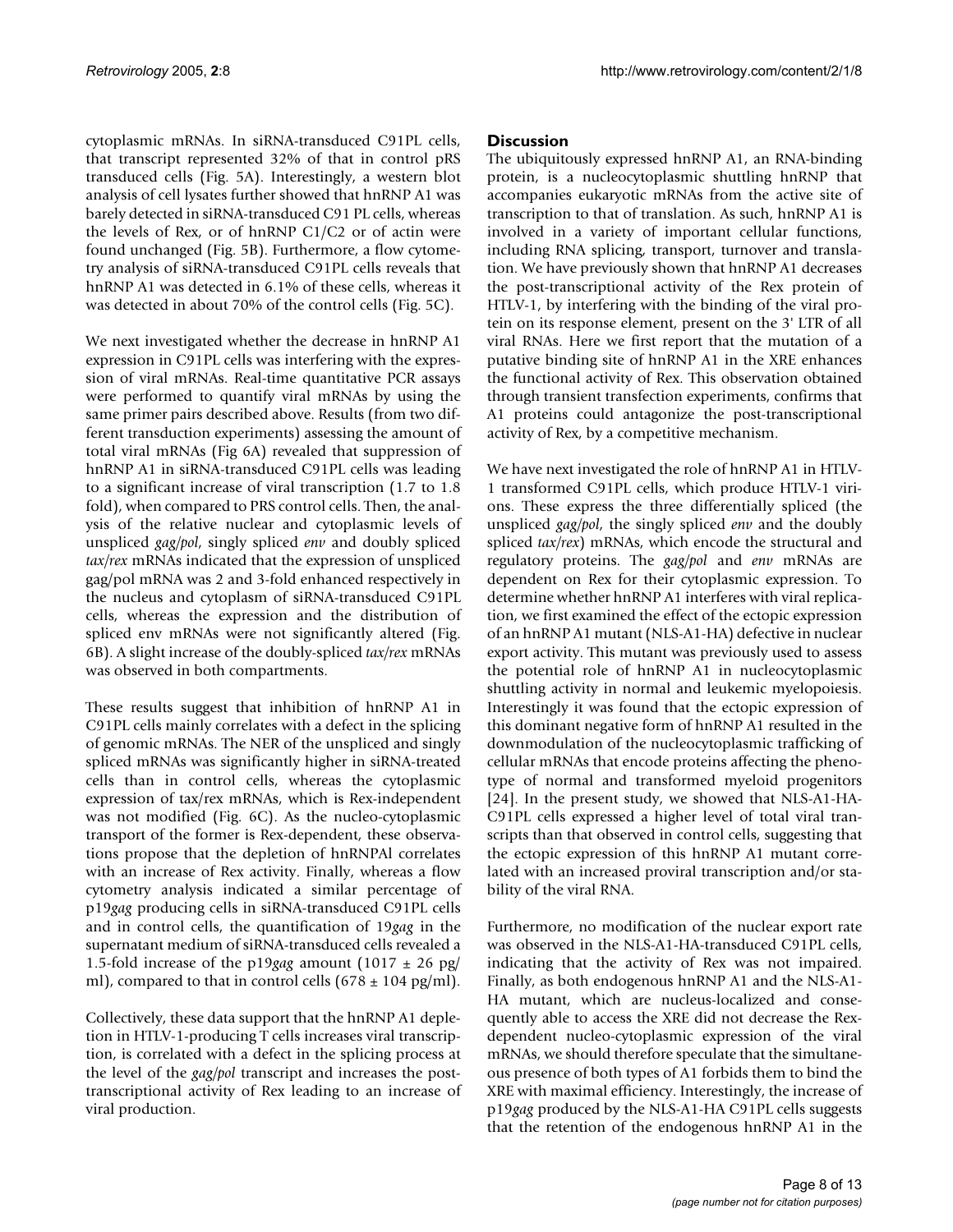<span id="page-9-0"></span>

**Effect of hnRNP A1 depletion on viral gene expression**. (A) Quantification of total viral gene expression in siRNAtransduced C91PL cells by quantitative PCR. Nuclear and cytoplasmic mRNAs were extracted from siRNA (black bars)- or control PRS (white bars)- transduced C91PL cells. Equal amounts of mRNA were reverse transcribed with oligo-dT and subjected to RQ- PCR. Results are expressed as the relative levels of total viral mRNA to cellular β-actin. Error bars indicate standard deviations. (B) Analysis of the nucleo-cytoplasmic expression of viral genes. Four days after transduction, mRNAs were extracted and analyzed as in Fig. 3B. Results are expressed as the amount of nuclear (grey bar) and cytoplasmic (black bar) indicated mRNA relative to β-actin. (C) Evaluation of the nuclear export rate (NER) of Rex-dependent (*gag/pol* plus *env*) mRNA and of Rex-independent (*tax/rex*) mRNA in PRS- or siRNA- transduced C91 PL cells.

nucleus is favouring an increase in the translation of viral mRNAs

We have then proceeded to the knockdown of hnRNP A1 gene using the retrovirus-mediated RNA interference. This system was first validated in transduction experiments performed in Jurkat T cells. A puromycin-selected population of cells was obtained in which a strong overall specific reduction of hnRNP A1 was observed. Note that this hnRNP A1-depleted Jurkat cells were not affected in their growth even for a long time culture (data not shown). This is consistent with other studies showing that si-RNA-

mediated reduction in A1 levels did not affect cell division nor provoke cell death in normal cell lines [26].

We next performed siRNA depletion of hnRNP A1 in C91PL cells and have observed a significant increase in proviral transcription, as demonstrated by the higher level of viral transcripts than that in control cells (Figure [6](#page-9-0)A). Furthermore, the level of unspliced transcripts was found to be predominant, compared to the singly-and doublyspliced transcripts, in the hnRNP A1 depleted cells, pleading for a splicing default (Fig. [6B](#page-9-0)). Finally, the increase of the nuclear export of unspliced and singly spliced mRNAs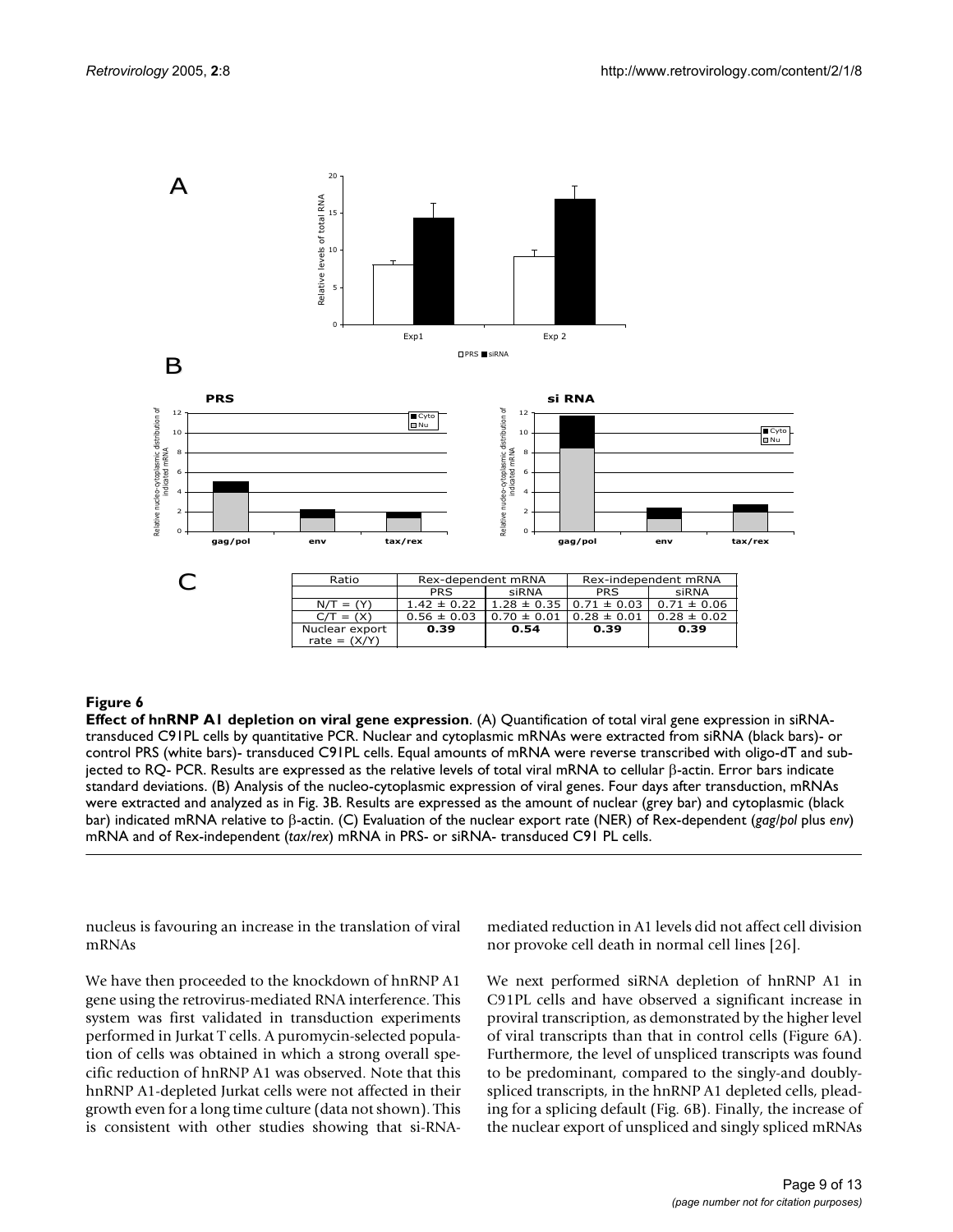suggests that the knockdown of hnRNP A1 allows a better accessibility of Rex to the XRE and leads to the enhancement of the post- transcriptional activity of Rex. This is in good correlation with the increase in the production of viral particles, as ascertained by the quantification of the p19*gag* protein. Since hnRNP A1 has been implicated in nuclear export of cellular mature mRNAs [27] as well as translational and/or posttranslational events of viral mRNAs (our study), it is possible that its depletion could affect the expression of several transcription and/or splicing factors, leading to an effect, for instance, on the splicing process of viral mRNAs.

Of the two experimental approaches used in the present study to apprehend the implication of hnRNP A1 on HTLV-1 replication in *in vitro* HTLV-1-transformed T-cells, that consisting in the depletion of this cellular protein by RNA interference provides evidence for the role of hnRNP A1 in restraining the viral life cycle at both transcriptional and post-transcriptional levels. We conclude from these findings that down-regulation of hnRNP A1 has an important role on the replicative potential of HTLV-1 in T lymphocytes. Consequently, these data allows us to define hnRNP A1 as a cellular protein endowed with an anti-HTLV-1 activity.

### **Methods**

#### *pRS construct directing the synthesis of siRNA and Plasmids*

The vector pRetro-SUPER (pRS) was used to generate biologically active siRNAs from the Pol III H1-RNA gene promoter [25]. Two annealed 64-bp synthetic oligonucleotides were used: 5' gatccccAGCAAGAGATGGCTAGTGCttcaagagaG-

CACTAGCCATCTCTTGCTtttttgga aa-3', and 5'-gatccccCAGCTGAGGAAGCTCTTCAttcaagagaTGAAGAGCTTC CTCAGCTGtttttgga aa-3'. The sequence of each oligonucleotide was designed (Oligoengine) to encode two 19-nt (in capital letters) reverse complements homologous to a portion of hnRNP A1 (nucleotides 34–53 for the first construct, and nucleotides 548–567 for the second one) separated by a 9-nt spacer region, and ending by Bgl II and Hind III sites. Each oligonucleotide was then introduced into pRS resulting in either pRS-siRNA+34 or pRSsiRNA+548 retroviral vectors, respectively. Plasmids pgagpol/MLV and EnvVSV-G were kindly provided by F.L. Cosset (U412-Lyon). LXSP-NLS-A1-HA and empty LXSP retroviral vectors were a kind gift of D. Perrotti and has been described previously [23,24].

For reporter gene analyses, the luciferase plasmid (CMV/ XRE) was derived from the reporter plasmid pDM138 containing the CAT gene and the XRE sequences [28]. It expresses, under the control of the cytomegalovirus promoter, a two-exon, one-intron precursor RNA in which the *luc* gene and the *XRE* are located within the intron (see Fig. [1](#page-3-0)B). The mutant plasmid (CMV/mutXRE) was generated using a site-directed mutagenesis kit (Stratagene) according to the manufacturer's instructions, and with the following primer, 5'-AAAGCCCTGTCAAAACAGGAAAT-GGCAAGCGCTTCATCCAGCC-3'. This construct was verified by DNA sequencing before use in transfection. The *rex-*expression plasmid, containing the wild type Rex sequence under the control of the cytomegalovirus promoter, was a gift from B.C. Cullen.

## *Cell culture and DNA transfection*

Jurkat lymphoblastoid T-cells were incubated at 37°C in a 5% CO2 atmosphere, in RPMI-1640 medium (Invitrogen) supplemented with 10% heat-inactivated fetal calf serum (FCS) and 20 IU/ml penicillin, 20  $\mu$ g/ml streptomycin. The HTLV-1-transformed T-cell line, C91PL [29] was cultured in complete RPMI medium. The human epithelial 293T cells and the human rhabdomyosarcoma TE cellswere cultured in Dulbecco's minimum eagle medium (DMEM, Invitrogen) supplemented with 10% FCS and 20 IU/ml penicillin, 20 µg/ml streptomycin. These cells seeded at  $1.2 \times 10^5$  cells per well of a 12-well plate were transfected using the calcium phosphate coprecipitation technique [30]. Jurkat cells were transfected by using the X-treme GENE Q2 transfection reagent (Roche Molecular Biochemicals) according to the manufacturer's indications. The amount of plasmid used in each transfection assay is indicated in the figure legends. To assess the efficiency of the transfection assay, 10 ng of the tk-renilla Luciferase plasmid (Promega) were co-transfected in each assay. Cells were harvested 24 h after transfection, resuspended in 100 µl of passive lysis buffer (Promega) and assayed for both firefly and renilla luciferases by using a Dual-Luciferase Reporter assay system (Promega).

## *Preparation of viral stocks and transduction of T cells*

Fresh viral stocks were prepared by transfecting 293T cells (seeded at  $5 \times 10^5$  cell/well of a 6-well plate) with 2 µg of pRS or pRS-siRNA together with 1 µg of pgag-pol/MLV and 0,45 µg of env/VSV-G with ExGen 500 reagent (Euromedex). Twelve hours later, the cells were washed once with PBS, and newly produced virions were harvested over 24 h in 1,5 ml of fresh medium. Viral supernatants were clarifed by passage through a 0.45-µm syringe filter and aliquots were stored at -80°C. Titers of virus stocks were determined by infecting rhabdomyosarcoma human TE cells (60% confluent) with serially diluted viral stocks. After infection, cells were split and plated in the presence of puromycin (5 µg/ml); puromycin-resistant colonies were scored after 7 days. Virus titers generally ranged from 3 to  $5 \times 10^5$  transducing units per ml.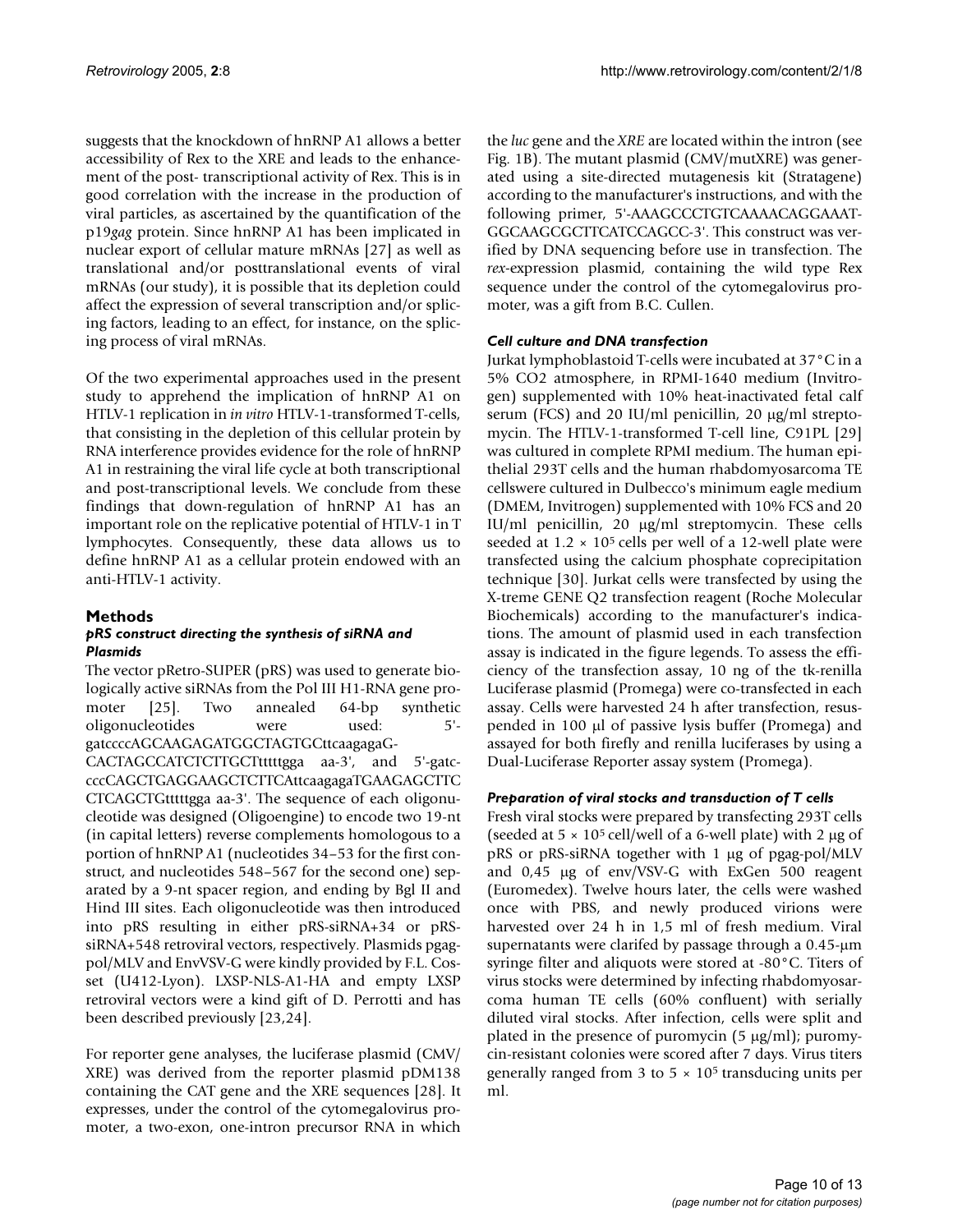Transduction of Jurkat or of C91 PL T cells with retroviral vectors was carried out as followed: briefly, cells  $(1 \times 10^6)$ plated in a 24-well plate were infected at a multiplicity of infection (moi) of 5 with viral stocks in a final volume of 1.0 ml containing 4 µg of polybrene/ml, for 18 h and allowed to recover for 24 hr with fresh medium. When necessary, transduced cells were selected with puromycin 4–5 µg/ml for 4 days and maintained in culture for long time period with 1 µg/ml puromycin.

#### *RNA isolation and real time quantitative RT-PCR*

Nuclear and cytoplasmic RNAs were extracted from 2 × 106 cells by using an Rneasy RNA-preparation kit (Qiagen) according to the manufacturer's instructions. To reduce the amount of DNA originating from lysis, samples were treated with Rnase-free Dnase (10  $U/\mu$ l, Boehringer) for 30 min at 20°C and then for 15 min at 65°C. 500 ng of RNA sample were reverse transcribed by using oligo(dT)12–18 and Superscript II (Life Technologies, Inc.). Reverse transcription was performed for 50 min at 42°C. The total cDNA volume of 20 µl was frozen until real-time quantitative PCR was performed. After thawing for PCR experiments, the cDNA was diluted in distilled water and 2 µl of diluted cDNA was used for each PCR reaction. The realtime quantitative PCR (RQ-PCR) was performed in special lightcycler capillaries (Roche) with a lightcycler Instrument (Roche), by using the LightCycler-FastStart reaction Mix SYBR-Green kit (Roche). The following specific primers were used to detect: hnRNP A1, sense 5'-AAGCAATTTTGGAGGTGGTG-3' and antisens, 5'-ATAGCCACCTTGGTTTCGTG-3', gag/pol<sub>HTLV-1</sub>sense,<br>5'-CCCTCCAGTTACGATTTCCA-3' and antisens, 5'-5'-CCCTCCAGTTACGATTTCCA-3' GGCTTGGGTTTGGATGAGTA-3', env<sub>HTLV-1</sub>sense, 5'-CTGTGGTGCCTCCTGAACT-3' and antisens, 5'-AAAGT-GGCGAGAAACTTACCC-3', pXIII sense, 5'-ATCCCGT-GGAGACTCCTCAA-3' and antisens, 5'- CCAAACACGTAGACTGGGTATCC-3'. β-actin sense,5'- TGAGCTGCGTGTGGCTCC-3' and antisens: 5'-GGCAT-GGGGGAGGGCATACC-3'.

The thermal cycling conditions consisted of 40 cycles at 95°C for 10 sec, 61°C for 5 sec, 72°C for 10 sec. The fluorescence signal increase of SYBR-GREEN was automatically detected during the 72°C phase of the PCR. Omission of reverse transcriptase in the RT-PCR protocol led to a failure of target gene amplification in the positive controls. Light cycler PCR data were analyzed using Light-Cycler Data software (Idaho Technology). The software first normalizes each sample by background subtraction of initial cycles. A fluorescence threshold is then set at 5% full scale, and the software determines the cycle number at which each sample reached this threshold. The fluorescence threshold cycle number correlates inversely with the log of initial template concentration. β-actin transcript levels were used to normalize the amount of cDNA in

each sample. Melting curve profiles were used to confirm amplification of specific transcripts.

#### *Immunoblotting*

Cells were washed and harvested in ice-cold PBS containing protease inhibitors (complete mini EDTA-free, Roche Molecular Biochemicals). Cells were lysed in RIPA buffer (150 mM NaCI, 50 mM Tris-HCI pH 8.0, 0.5% deoxycholate, 0.1% SDS, 0.5% Nonidet P-40, protease inhibitors, 80 U/ml endonuclease) and incubated for 30 min at 4°C. After centrifugation at 12,000 rpm for 10 min at 4°C, the supernatant was assayed for protein content by Bradford assay (Bio-Rad). Equal amounts of proteins were separated by SDS/PAGE.

Cells were lysed in Laemmli buffer and equal amounts of proteins were subjected to 12% SDS-PAGE. They were subsequently blotted onto nitrocellulose membrane (BA, Schleicher & Schuell). The membrane was then blocked overnight at 4°C in blocking buffer (PBS and 0.1% Tween-20) supplemented 10% non-fat powdered milk and probed with the appropriate antibody diluted in blocking buffer plus 10% non-fat powdered milk. The following antibodies were used: rabbit anti-actin (Sigma), mouse anti-ASF/SF2 (gift from Dr. J. Stevenin) mouse monoclonal anti-hnRNP A1 and anti-hnRNP C antibodies (4B10 and 4F4, respectively; gifts from G. Dreyfuss), followed with an anti-rabbit (Immunotech, France) or anti-mouse (Dako) Immunoglobulin G-horse radish peroxidase-conjugated antibody. Blots were then developed using an enhanced chemiluminescence detection system (Renaissance, NEN, Life Science Products). Bands were visualized by using Hyperfilm (Amersham Pharmacia Biotech).

#### *Flow cytometric analysis and Immunostaining*

Cells  $(5 \times 10^5)$  were washed twice with PBS, resuspended in 3% (vol/vol) paraformaldehyde/PBS for 45 min at room temperature, and permeabilized with 0.5% Triton X-100/PBS for 5 min. After washing with PBS, the cells were incubated with specific antibodies (4B10) diluted in 1% BSA/PBS for 1 h. Cells were washed twice with PBS and were then incubated with FITC-conjugated goat antimouse, PE-conjugated goat anti-rabbit in 1% BSA/PBS for 40 min. Cells were washed three times with PBS and resuspended in a 2% paraformaldehyde/PBS solution. The fluorescence intensity was measured on a FACScan instrument (Becton Dickinson Labware, Mountain View, Calif;). The integrated fluorescence of the gated population was measured, and data from 10,000 analyzed events were collected.

For immunostaining, C91PL cells were centrifuged on cytoslides using a cytospin (Thermo Shandon, Pittsburgh, PA), fixed on slides with 3.7% paraformaldehyde for 15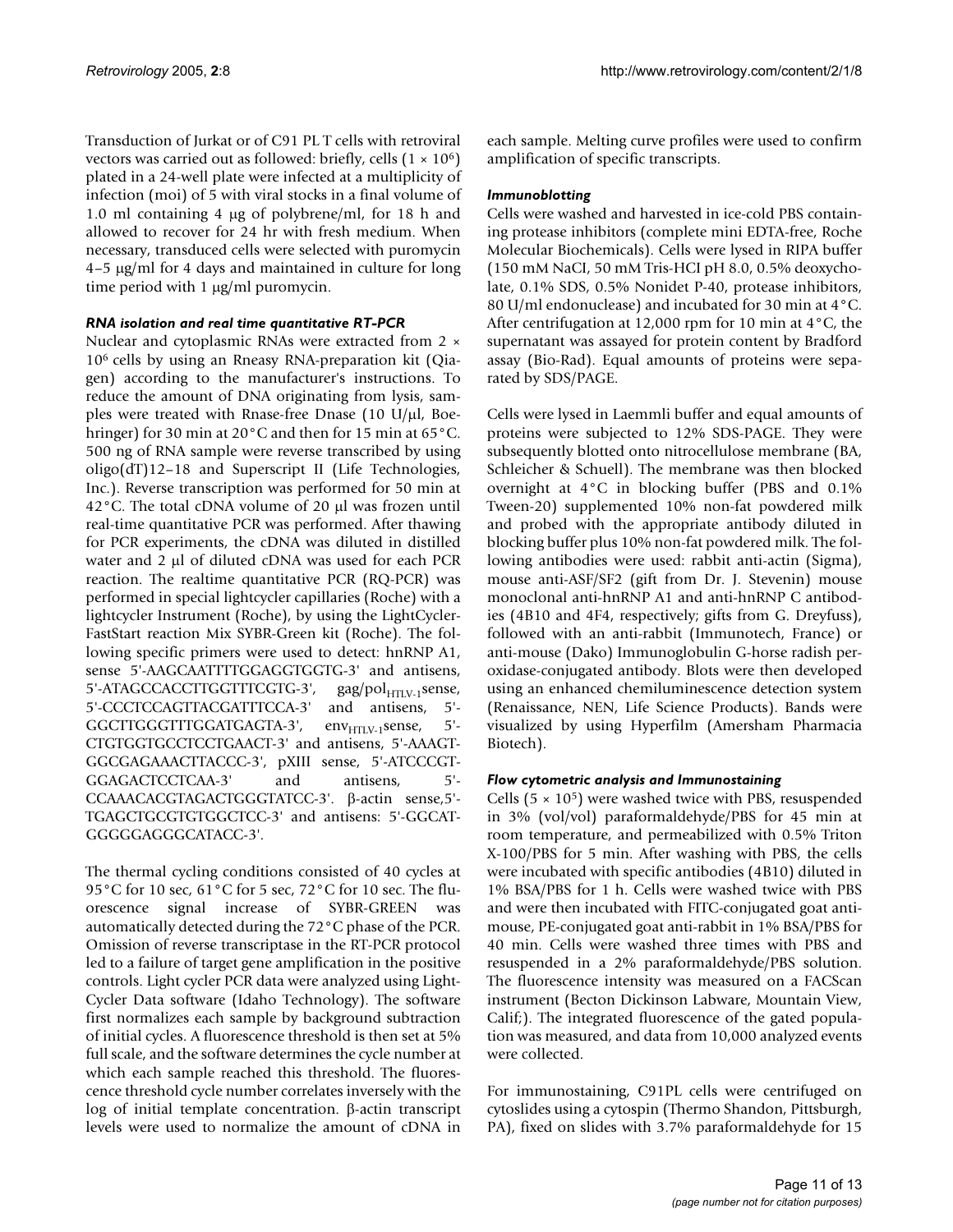min at room temperature, and permeabilized with 0.5% Triton X100 for 5 min in 4°C. The samples were saturated with PBS containing 0.5% gelatin and 0.25% bovine serum albumin for 1 h and stained for 1 h with a 1/100 dilution of a rabbit polyclonal serum directed against HA (Y11 from Santa Cruz Biotechnology) (NLS-A1-HA staining) or 1/1000 dilution of mouse monoclonal antibodies (4B10) (hnRNP A1 staining) in the same saturation solution. The samples were then washed three times with PBS containing 0.25% gelatin and incubated for 1 h with a 1/ 100 dilution of the following secondary antibodies: goat anti-rabbit immunoglobulin G conjugated to fluorescein isothiocyanate (green color for HA) and goat anti-mouse immunoglobulin G conjugated to lissamine rhodamine sulfchloride (red color for hnRNP A1) (Jackson Immunoresearch). The samples were washed three times in PBS with 0.25% gelatin and mounted for analysis on a Zeiss LSM 510 laser scanning confocal microscope.

#### *ELISA*

p19gag was measured in culture medium using the RET-ROTEK HTLV p19 Antigen ELISA kit (Zeptometrix). Medium of the cell culture was centrifuged at low speed to remove the cell debris, and filtrated through a 0,45-µm filter. The amount of Gag protein was quantified in the resultant supernatant according to the manufacturer procedure. Results are expressed as pg/ml of p19 protein and are the mean of two different experiments, each point tested in quadruplicate.

#### **Competing interests**

The author(s) declare that they have no competing interests.

#### **Acknowledgements**

HHB is a recipient of a grant of "Fond National de la Recherche Scientifique-Télévie". This study was supported in part by INSERM in the frame of "Coopération franco-beige" INSERM/CFB/FNRS 2003 and by ARC (Association pour la Recherche sur le cancer n°5669 to L.G.).

#### **References**

- 1. Poiesz B, Ruscetti P, Gazdar A, Bunn P, Minna J, Gallo R: **[Detection](http://www.ncbi.nlm.nih.gov/entrez/query.fcgi?cmd=Retrieve&db=PubMed&dopt=Abstract&list_uids=6261256) and isolation of type C retrovirus particles from fresh and [cultured lymphocytes of a patient with cutaneous T-cell](http://www.ncbi.nlm.nih.gov/entrez/query.fcgi?cmd=Retrieve&db=PubMed&dopt=Abstract&list_uids=6261256) [lymphoma.](http://www.ncbi.nlm.nih.gov/entrez/query.fcgi?cmd=Retrieve&db=PubMed&dopt=Abstract&list_uids=6261256)** *Proc Natl Acad Sci USA* 1980, **77:**7415-7419.
- Johnson J, Harrod R, Franchini G: [Molecular biology and patho](http://www.ncbi.nlm.nih.gov/entrez/query.fcgi?cmd=Retrieve&db=PubMed&dopt=Abstract&list_uids=11488989)**[genesis of the human T-cell leukaemia/lymphotropic virus](http://www.ncbi.nlm.nih.gov/entrez/query.fcgi?cmd=Retrieve&db=PubMed&dopt=Abstract&list_uids=11488989) [Type-1 \(HTLV-1\).](http://www.ncbi.nlm.nih.gov/entrez/query.fcgi?cmd=Retrieve&db=PubMed&dopt=Abstract&list_uids=11488989)** *Int J Exp Pathol* 2001, **82:**135-147.
- 3. Osame M: **[Pathological mechanisms of human T-cell lympho](http://www.ncbi.nlm.nih.gov/entrez/query.fcgi?cmd=Retrieve&db=PubMed&dopt=Abstract&list_uids=12402162)[tropic virus type I-associated myelopathy CHAM/TSP\).](http://www.ncbi.nlm.nih.gov/entrez/query.fcgi?cmd=Retrieve&db=PubMed&dopt=Abstract&list_uids=12402162)** *J Neurovirol* 2002, **8:**359-364.
- 4. Yoshida M: **Multiple targets of HTLV-I for dysregulation of host cells.** *Seminars in Virology* 1996, **7:**349-360.
- 5. Yoshida M: **[Multiple viral strategies of HTLV-1 for dysregula](http://www.ncbi.nlm.nih.gov/entrez/query.fcgi?cmd=Retrieve&db=PubMed&dopt=Abstract&list_uids=11244044)[tion of cell growth control.](http://www.ncbi.nlm.nih.gov/entrez/query.fcgi?cmd=Retrieve&db=PubMed&dopt=Abstract&list_uids=11244044)** *Annu Rev Immunol* 2001, **19:**475-496.
- 6. Gatza M, Watt J, Marriott S: **[Cellular transformation by the](http://www.ncbi.nlm.nih.gov/entrez/query.fcgi?cmd=Retrieve&db=PubMed&dopt=Abstract&list_uids=12910251) [HTLV-I Tax protein, a jack-of-all-trades.](http://www.ncbi.nlm.nih.gov/entrez/query.fcgi?cmd=Retrieve&db=PubMed&dopt=Abstract&list_uids=12910251)** *Oncogene* 2003, **22:**5141-5149.
- 7. Cullen BR: **[Mechanism of action of regulatory proteins](http://www.ncbi.nlm.nih.gov/entrez/query.fcgi?cmd=Retrieve&db=PubMed&dopt=Abstract&list_uids=1406488) [encoded by complex retroviruses.](http://www.ncbi.nlm.nih.gov/entrez/query.fcgi?cmd=Retrieve&db=PubMed&dopt=Abstract&list_uids=1406488)** *Microbiol Rev* 1992, **56:**375-394.
- 8. Green PL, Chen ISY: **Molecular features of the human T-cell leukemia virus. Mechanisms of transformation and leukemogenicity.** In *The retroviridae Volume 3*. Edited by: Levy JA. Plenum Press; 1994:277-311.
- 9. Gröne M, Hoffmann E, Berchtold S, Cullen BR, Grassmann R: **[A sin](http://www.ncbi.nlm.nih.gov/entrez/query.fcgi?cmd=Retrieve&db=PubMed&dopt=Abstract&list_uids=8091649)[gle stem-loop structure within the HTLV-1 rex response ele](http://www.ncbi.nlm.nih.gov/entrez/query.fcgi?cmd=Retrieve&db=PubMed&dopt=Abstract&list_uids=8091649)[ment is sufficient to mediate Rex activity in vivo.](http://www.ncbi.nlm.nih.gov/entrez/query.fcgi?cmd=Retrieve&db=PubMed&dopt=Abstract&list_uids=8091649)** *Virology* 1994, **204:**144-152.
- 10. Ballaun C, Parrington GK, Dobrovnik M, Rusche J, Hauber J, Bohnlein E: **[Functional analysis of human T-cell leukemia virus type I](http://www.ncbi.nlm.nih.gov/entrez/query.fcgi?cmd=Retrieve&db=PubMed&dopt=Abstract&list_uids=2072457) [rex-response element: direct RNA binding of Rex protein](http://www.ncbi.nlm.nih.gov/entrez/query.fcgi?cmd=Retrieve&db=PubMed&dopt=Abstract&list_uids=2072457) [correlates with in vivo activity.](http://www.ncbi.nlm.nih.gov/entrez/query.fcgi?cmd=Retrieve&db=PubMed&dopt=Abstract&list_uids=2072457)** *J Virol* 1991, **65:**4408-4413.
- 11. Grassmann R, Berchtold S, Aepinus C, Ballaun C, Böhnlein E, Fleckenstein B: **[In vitro binding of human T-cell leukemia virus Rex](http://www.ncbi.nlm.nih.gov/entrez/query.fcgi?cmd=Retrieve&db=PubMed&dopt=Abstract&list_uids=1904103) [protein to the rex -response element of viral transcripts.](http://www.ncbi.nlm.nih.gov/entrez/query.fcgi?cmd=Retrieve&db=PubMed&dopt=Abstract&list_uids=1904103)** *J Virol* 1991, **65:**3721-3727.
- 12. Due Dodon M, Hamaia S, Martin J, Gazzolo L: **[Heterogeneous](http://www.ncbi.nlm.nih.gov/entrez/query.fcgi?cmd=Retrieve&db=PubMed&dopt=Abstract&list_uids=11893730) [nuclear ribonucleoprotein A1 interferes with the binding of](http://www.ncbi.nlm.nih.gov/entrez/query.fcgi?cmd=Retrieve&db=PubMed&dopt=Abstract&list_uids=11893730) the human T cell leukemia virus type 1 rex regulatory pro[tein to its response element.](http://www.ncbi.nlm.nih.gov/entrez/query.fcgi?cmd=Retrieve&db=PubMed&dopt=Abstract&list_uids=11893730)** *J Biol Chem* 2002, **277:**18744-18752.
- 13. Matter N, Marx M, Weg-Remers S, Ponta HHP, Konig H: **[Heteroge](http://www.ncbi.nlm.nih.gov/entrez/query.fcgi?cmd=Retrieve&db=PubMed&dopt=Abstract&list_uids=10958793)[neous ribonucleoprotein A1 is part of an exon-specific splice](http://www.ncbi.nlm.nih.gov/entrez/query.fcgi?cmd=Retrieve&db=PubMed&dopt=Abstract&list_uids=10958793)silencing complex controlled by oncogenic signaling [pathways.](http://www.ncbi.nlm.nih.gov/entrez/query.fcgi?cmd=Retrieve&db=PubMed&dopt=Abstract&list_uids=10958793)** *J Biol Chem* 2000, **275:**35353-35360.
- 14. Mayeda A, Krainer A: **[Regulation of alternative pre-mRNA](http://www.ncbi.nlm.nih.gov/entrez/query.fcgi?cmd=Retrieve&db=PubMed&dopt=Abstract&list_uids=1531115) [splicing by hnRNP A1 and splicing factor SF2.](http://www.ncbi.nlm.nih.gov/entrez/query.fcgi?cmd=Retrieve&db=PubMed&dopt=Abstract&list_uids=1531115)** *Cell* 1992, **68:**365-375.
- 15. Del Gatto-Konczak F, Olive M, Gesnel M, Breathnach R: **[A1](http://www.ncbi.nlm.nih.gov/entrez/query.fcgi?cmd=Retrieve&db=PubMed&dopt=Abstract&list_uids=9858549) [recruited to an exon in vivo can function as an exon splicing](http://www.ncbi.nlm.nih.gov/entrez/query.fcgi?cmd=Retrieve&db=PubMed&dopt=Abstract&list_uids=9858549) [silencer.](http://www.ncbi.nlm.nih.gov/entrez/query.fcgi?cmd=Retrieve&db=PubMed&dopt=Abstract&list_uids=9858549)** *Mol Cell Biol* 1999, **19:**251-260.
- 16. Ford L, Wright W, Shay J: **[A model for heterogeneous nuclear](http://www.ncbi.nlm.nih.gov/entrez/query.fcgi?cmd=Retrieve&db=PubMed&dopt=Abstract&list_uids=11850782) [ribonucleoproteins in telomere and telomerase regulation.](http://www.ncbi.nlm.nih.gov/entrez/query.fcgi?cmd=Retrieve&db=PubMed&dopt=Abstract&list_uids=11850782)** *Oncogene* 2002, **21:**580-583.
- 17. LaBranche H, Dupuis S, Ben-David Y, Bani M, Wellinger R, Chabot B: **[Telomere elongation by hnRNP A1 and a derivative that](http://www.ncbi.nlm.nih.gov/entrez/query.fcgi?cmd=Retrieve&db=PubMed&dopt=Abstract&list_uids=9620756) [interacts with telomeric repeats and telomerase.](http://www.ncbi.nlm.nih.gov/entrez/query.fcgi?cmd=Retrieve&db=PubMed&dopt=Abstract&list_uids=9620756)** *Nat Genet* 1998, **19:**103-104.
- 18. Eperon I, Makarova 0, Mayeda A, Munroe S, Caceres J, Hayward D, Krainer A: **[Selection of alternative 5' splice sites: role of U1](http://www.ncbi.nlm.nih.gov/entrez/query.fcgi?cmd=Retrieve&db=PubMed&dopt=Abstract&list_uids=11046128) [snRNP and models for the antagonistic effects of SF2/ASF](http://www.ncbi.nlm.nih.gov/entrez/query.fcgi?cmd=Retrieve&db=PubMed&dopt=Abstract&list_uids=11046128) [and hnRNP A1.](http://www.ncbi.nlm.nih.gov/entrez/query.fcgi?cmd=Retrieve&db=PubMed&dopt=Abstract&list_uids=11046128)** *Mol cell Biol* 2000, **20:**8303-8318.
- 19. Pinol-Roma S, Dreyfuss G: **[Shuttling of pre-mRNA binding pro](http://www.ncbi.nlm.nih.gov/entrez/query.fcgi?cmd=Retrieve&db=PubMed&dopt=Abstract&list_uids=1371331)[teins between nucleus and cytoplasm.](http://www.ncbi.nlm.nih.gov/entrez/query.fcgi?cmd=Retrieve&db=PubMed&dopt=Abstract&list_uids=1371331)** *Nature* 1992, **355:**730-732.
- 20. Pollard V, Michael W, Nakielny S, Siomi M, Wang F, Dreyfuss G: **[A](http://www.ncbi.nlm.nih.gov/entrez/query.fcgi?cmd=Retrieve&db=PubMed&dopt=Abstract&list_uids=8808633) [novel receptor-mediated nuclearprotein import pathway.](http://www.ncbi.nlm.nih.gov/entrez/query.fcgi?cmd=Retrieve&db=PubMed&dopt=Abstract&list_uids=8808633)** *Cell* 1996, **86:**985-994.
- 21. Siomi M, Eder P, Kataoka N, Wan L, Liu Q, Dreyfuss G: **[Transpor](http://www.ncbi.nlm.nih.gov/entrez/query.fcgi?cmd=Retrieve&db=PubMed&dopt=Abstract&list_uids=9298975)[tin-mediated nuclear import of heterogeneous nuclear RNP](http://www.ncbi.nlm.nih.gov/entrez/query.fcgi?cmd=Retrieve&db=PubMed&dopt=Abstract&list_uids=9298975) [proteins.](http://www.ncbi.nlm.nih.gov/entrez/query.fcgi?cmd=Retrieve&db=PubMed&dopt=Abstract&list_uids=9298975)** *J Cell Biol* 1997, **138:**1181-1192.
- 22. Izaurralde E, Jarmolowski A, Beisel C, Mattaj IW, Dreyfuss G: **[A role](http://www.ncbi.nlm.nih.gov/entrez/query.fcgi?cmd=Retrieve&db=PubMed&dopt=Abstract&list_uids=9105034) [for the M9 transport signal of hnRNP A1 in mRNA nuclear](http://www.ncbi.nlm.nih.gov/entrez/query.fcgi?cmd=Retrieve&db=PubMed&dopt=Abstract&list_uids=9105034) [export.](http://www.ncbi.nlm.nih.gov/entrez/query.fcgi?cmd=Retrieve&db=PubMed&dopt=Abstract&list_uids=9105034)** *J Cell Biol* 1997, **137:**27-35.
- 23. Michael WM, Choi M, Dreyfuss G: **[A nuclear export signal in](http://www.ncbi.nlm.nih.gov/entrez/query.fcgi?cmd=Retrieve&db=PubMed&dopt=Abstract&list_uids=8521471) [hnRNP A1: a signal-mediated, temperature-dependent](http://www.ncbi.nlm.nih.gov/entrez/query.fcgi?cmd=Retrieve&db=PubMed&dopt=Abstract&list_uids=8521471) [nuclear protein export pathway.](http://www.ncbi.nlm.nih.gov/entrez/query.fcgi?cmd=Retrieve&db=PubMed&dopt=Abstract&list_uids=8521471)** *Cell* 1995, **83:**415-422.
- 24. Iervolino A, Santilli G, Trotta R, Guerzoni C, Cesi V, Bergamaschi A, Gambacorti-Passerini C, Calabretta B, Perrotti D: **[hnRNP A1](http://www.ncbi.nlm.nih.gov/entrez/query.fcgi?cmd=Retrieve&db=PubMed&dopt=Abstract&list_uids=11884611) [nucleocytoplasmic shuttling activity is required for normal](http://www.ncbi.nlm.nih.gov/entrez/query.fcgi?cmd=Retrieve&db=PubMed&dopt=Abstract&list_uids=11884611) [myelopoiesis and BCR/ABL leukemogenesis.](http://www.ncbi.nlm.nih.gov/entrez/query.fcgi?cmd=Retrieve&db=PubMed&dopt=Abstract&list_uids=11884611)** *Mol Cell Biol* 2002, **22:**2255-2266.
- 25. Brummelkamp T, Bernards R, Agami R: **[Stable suppression of](http://www.ncbi.nlm.nih.gov/entrez/query.fcgi?cmd=Retrieve&db=PubMed&dopt=Abstract&list_uids=12242156) [tumorigenicity by virus-mediated RNA interference.](http://www.ncbi.nlm.nih.gov/entrez/query.fcgi?cmd=Retrieve&db=PubMed&dopt=Abstract&list_uids=12242156)** *Cancer Cell* 2002, **2:**243-247.
- 26. Patry C, Bouchard L, Labrecque P, Gendron D, Lemieux B, Toutant J, Lapointe E, Wellinger R, Chabot B: **[Small interfering RNA-medi](http://www.ncbi.nlm.nih.gov/entrez/query.fcgi?cmd=Retrieve&db=PubMed&dopt=Abstract&list_uids=14633690)[ated reduction in heterogeneous nuclear ribonucleoparti](http://www.ncbi.nlm.nih.gov/entrez/query.fcgi?cmd=Retrieve&db=PubMed&dopt=Abstract&list_uids=14633690)cule A1/A2 proteins induces apoptosis in human cancer cells [but not in normal mortal cell lines.](http://www.ncbi.nlm.nih.gov/entrez/query.fcgi?cmd=Retrieve&db=PubMed&dopt=Abstract&list_uids=14633690)** *Cancer Res* 2003, **63:**7679-7688.
- 27. Dreyfuss G, Matunis MJ, Pinol-Roma S, Burd CG: **[hnRNP proteins](http://www.ncbi.nlm.nih.gov/entrez/query.fcgi?cmd=Retrieve&db=PubMed&dopt=Abstract&list_uids=8352591) [and the biogenesis of mRNA.](http://www.ncbi.nlm.nih.gov/entrez/query.fcgi?cmd=Retrieve&db=PubMed&dopt=Abstract&list_uids=8352591)** *Annu Rev Biochem* 1993, **62:**289-321.
- 28. Hope T, Bond B, McDonald D, Klein N, Parslow T: **[Effector](http://www.ncbi.nlm.nih.gov/entrez/query.fcgi?cmd=Retrieve&db=PubMed&dopt=Abstract&list_uids=1920623) [domains of human immunodeficiency virus type 1 Rev and](http://www.ncbi.nlm.nih.gov/entrez/query.fcgi?cmd=Retrieve&db=PubMed&dopt=Abstract&list_uids=1920623) [human T-cell leukemia virus type I Rex are functionally](http://www.ncbi.nlm.nih.gov/entrez/query.fcgi?cmd=Retrieve&db=PubMed&dopt=Abstract&list_uids=1920623)**